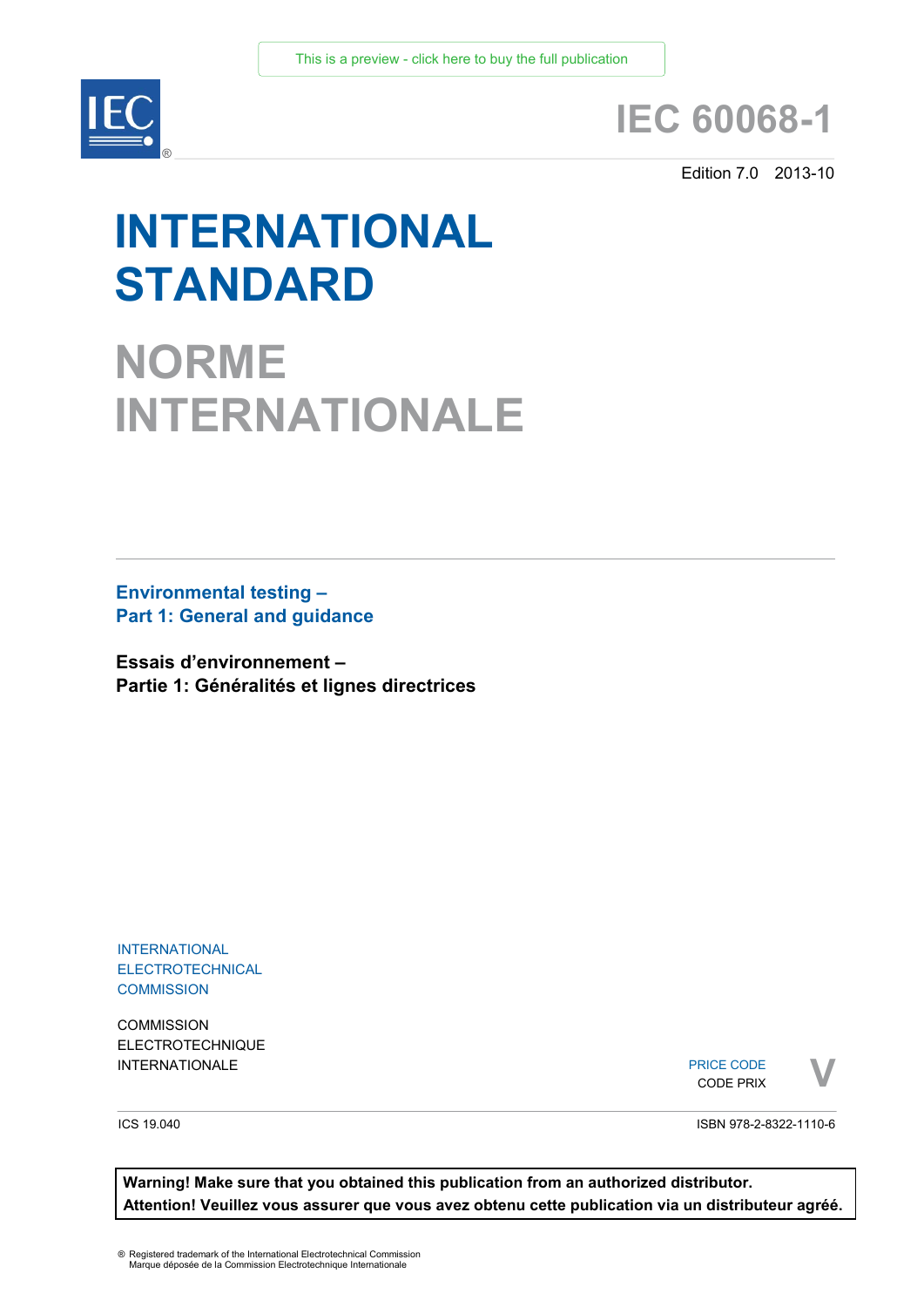# **CONTENTS**

| 1   |                                                                                |       |  |  |  |  |  |  |
|-----|--------------------------------------------------------------------------------|-------|--|--|--|--|--|--|
| 2   |                                                                                |       |  |  |  |  |  |  |
| 3   |                                                                                |       |  |  |  |  |  |  |
| 4   |                                                                                |       |  |  |  |  |  |  |
| 4.1 |                                                                                |       |  |  |  |  |  |  |
|     | 4.2                                                                            |       |  |  |  |  |  |  |
|     | Standard atmospheric conditions for measurements and tests 12<br>4.3           |       |  |  |  |  |  |  |
|     | 4.4                                                                            |       |  |  |  |  |  |  |
|     |                                                                                | 4.4.1 |  |  |  |  |  |  |
|     |                                                                                | 4.4.2 |  |  |  |  |  |  |
|     |                                                                                | 4.4.3 |  |  |  |  |  |  |
|     | 4.5                                                                            |       |  |  |  |  |  |  |
| 5   |                                                                                |       |  |  |  |  |  |  |
| 6   |                                                                                |       |  |  |  |  |  |  |
| 7   |                                                                                |       |  |  |  |  |  |  |
| 8   |                                                                                |       |  |  |  |  |  |  |
| 9   |                                                                                |       |  |  |  |  |  |  |
|     | 9.1                                                                            |       |  |  |  |  |  |  |
|     | 9.2                                                                            |       |  |  |  |  |  |  |
|     | 9.3                                                                            |       |  |  |  |  |  |  |
|     |                                                                                |       |  |  |  |  |  |  |
|     |                                                                                |       |  |  |  |  |  |  |
|     |                                                                                |       |  |  |  |  |  |  |
|     |                                                                                |       |  |  |  |  |  |  |
|     |                                                                                |       |  |  |  |  |  |  |
|     |                                                                                |       |  |  |  |  |  |  |
|     |                                                                                |       |  |  |  |  |  |  |
|     |                                                                                |       |  |  |  |  |  |  |
|     |                                                                                |       |  |  |  |  |  |  |
|     | Table B.1 – Choice of tests as a function of objectives and applications 21    |       |  |  |  |  |  |  |
|     |                                                                                |       |  |  |  |  |  |  |
|     |                                                                                |       |  |  |  |  |  |  |
|     | Table C.1 - Test tailoring process with information flow and the corresponding |       |  |  |  |  |  |  |
|     |                                                                                |       |  |  |  |  |  |  |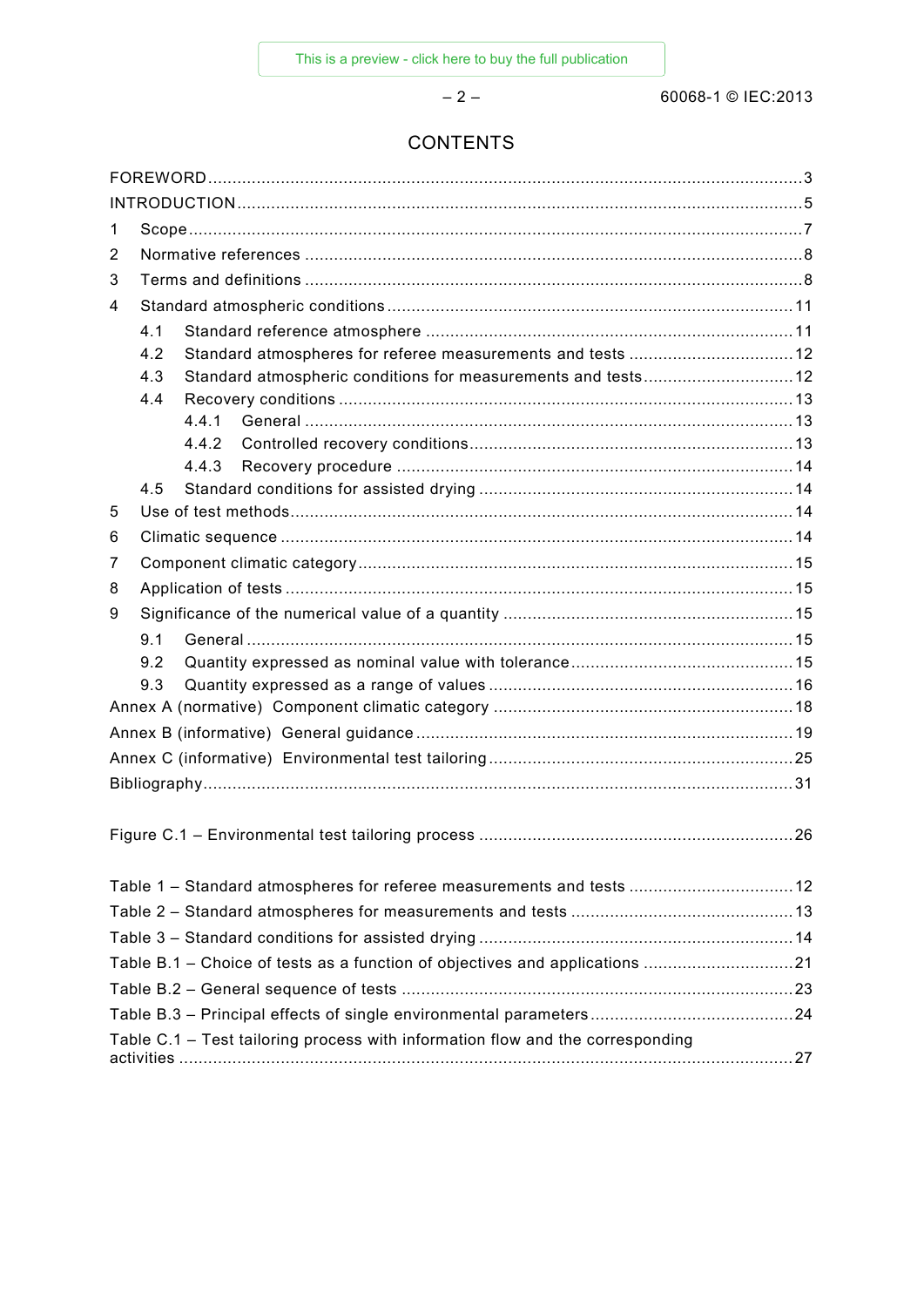60068-1 © IEC:2013 – 3 –

# INTERNATIONAL ELECTROTECHNICAL COMMISSION  $\overline{\phantom{a}}$

#### **ENVIRONMENTAL TESTING –**

# **Part 1: General and guidance**

# FOREWORD

- 1) The International Electrotechnical Commission (IEC) is a worldwide organization for standardization comprising all national electrotechnical committees (IEC National Committees). The object of IEC is to promote international co-operation on all questions concerning standardization in the electrical and electronic fields. To this end and in addition to other activities, IEC publishes International Standards, Technical Specifications, Technical Reports, Publicly Available Specifications (PAS) and Guides (hereafter referred to as "IEC Publication(s)"). Their preparation is entrusted to technical committees; any IEC National Committee interested in the subject dealt with may participate in this preparatory work. International, governmental and nongovernmental organizations liaising with the IEC also participate in this preparation. IEC collaborates closely with the International Organization for Standardization (ISO) in accordance with conditions determined by agreement between the two organizations.
- 2) The formal decisions or agreements of IEC on technical matters express, as nearly as possible, an international consensus of opinion on the relevant subjects since each technical committee has representation from all interested IEC National Committees.
- 3) IEC Publications have the form of recommendations for international use and are accepted by IEC National Committees in that sense. While all reasonable efforts are made to ensure that the technical content of IEC Publications is accurate, IEC cannot be held responsible for the way in which they are used or for any misinterpretation by any end user.
- 4) In order to promote international uniformity, IEC National Committees undertake to apply IEC Publications transparently to the maximum extent possible in their national and regional publications. Any divergence between any IEC Publication and the corresponding national or regional publication shall be clearly indicated in the latter.
- 5) IEC itself does not provide any attestation of conformity. Independent certification bodies provide conformity assessment services and, in some areas, access to IEC marks of conformity. IEC is not responsible for any services carried out by independent certification bodies.
- 6) All users should ensure that they have the latest edition of this publication.
- 7) No liability shall attach to IEC or its directors, employees, servants or agents including individual experts and members of its technical committees and IEC National Committees for any personal injury, property damage or other damage of any nature whatsoever, whether direct or indirect, or for costs (including legal fees) and expenses arising out of the publication, use of, or reliance upon, this IEC Publication or any other IEC Publications.
- 8) Attention is drawn to the Normative references cited in this publication. Use of the referenced publications is indispensable for the correct application of this publication.
- 9) Attention is drawn to the possibility that some of the elements of this IEC Publication may be the subject of patent rights. IEC shall not be held responsible for identifying any or all such patent rights.

International Standard IEC 60068-1 has been prepared by IEC technical committee 104: Environmental conditions, classification and methods of test.

This seventh edition cancels and replaces the sixth edition, published in 1988, and constitutes a technical revision.

The main changes with respect to the previous edition are listed below:

- updated normative reference list;
- indication of normative and informative annexes;
- new informative Annex C, *Environmental test tailoring.*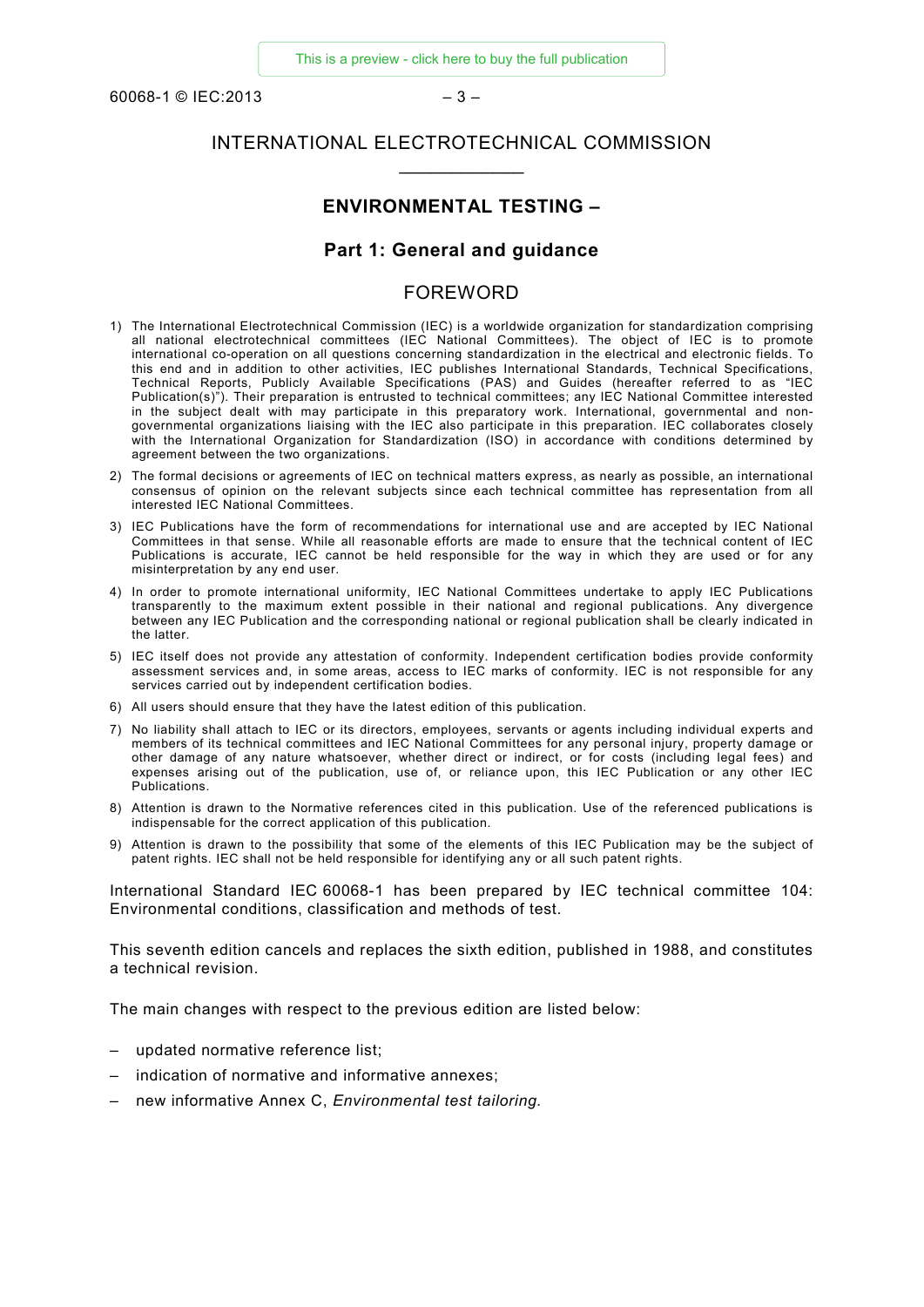$-4 - 60068 - 1 \circ \text{IEC:} 2013$ 

The text of this standard is based on the following documents:

| FDIS         | Report on voting |
|--------------|------------------|
| 104/618/FDIS | 104/627/RVD      |

Full information on the voting for the approval of this standard can be found in the report on voting indicated in the above table.

This publication has been drafted in accordance with the ISO/IEC Directives, Part 2.

A list of all the parts in the IEC 60068 series, published under the general title *Environmental testing*, can be found on the IEC website.

This standard should be used in conjunction with the relevant specification which will define the tests to be used, the required degree of severity for each of them, their order (if relevant), and the permissible performance limits.

The committee has decided that the contents of this publication will remain unchanged until the stability date indicated on the IEC web site under "http://webstore.iec.ch" in the data related to the specific publication. At this date, the publication will be

- reconfirmed,
- withdrawn,
- replaced by a revised edition, or
- amended.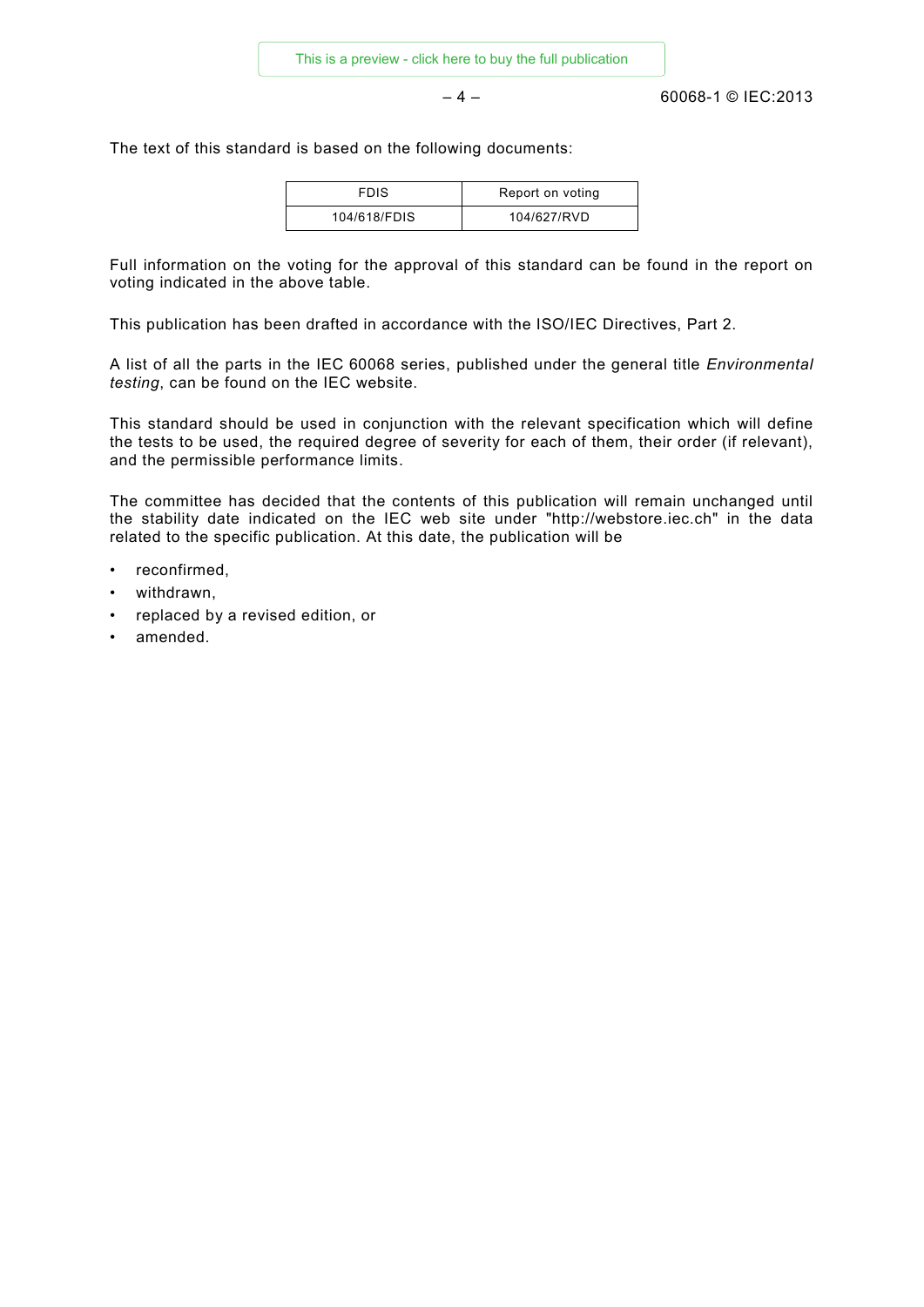$60068-1$  © IFC:2013 – 5 –

# INTRODUCTION

The IEC 60068 series contains fundamental information on environmental testing procedures and severities of tests. In addition, this Part 1 contains information on atmospheric conditions for measurement and testing.

It is intended to be used in those cases where a relevant specification for a certain type of product (electrical, electromechanical or electronic equipment and devices, their subassemblies and constituent parts and components), hereinafter referred to as the "specimen", is to be prepared, so as to achieve uniformity and reproducibility in the environmental testing of this product.

NOTE 1 Although primarily intended for electrotechnical products, many of the environmental testing procedures in Part 2 of this series are equally applicable to other industrial products.

The expression "environmental conditioning" or "environmental testing" covers the natural and artificial environments to which specimens may be subjected and exposed to in practice so that an assessment can be made of their performance under conditions of storage, transportation, installation and use.

The requirements for the performance of specimens subjected to environmental conditioning are not covered by this standard. The relevant specification for the specimen under test defines the allowed performance limits during and after environmental testing.

When drafting a relevant specification or purchasing contract, only those tests should be specified that are necessary for the relevant specimen, taking into account the technical and economic aspects.

The IEC 60068 series consists of:

- a) this first part, IEC 60068-1 *General and guidance*, which deals with generalities;
- b) the second part, IEC 60068-2 *Tests* which publishes particular tests separately for different applications;
- c) the third part, IEC 60068-3 *Supporting documentation and guidance*, which deals with background information on a family of tests.

The families of tests comprising Part 2 of the IEC 60068 series are designated by the following upper-case letters:

- A: Cold
- B: Dry heat
- C: Damp heat (steady-state)
- D: Damp heat (cyclic)
- E: Impact (for example shock and rough handling shocks)
- F: Vibration
- G: Acceleration (steady state)
- H: (Awaiting allocation)

NOTE 2 Originally allotted to storage tests.

- J: Mould growth
- K: Corrosive atmospheres (for example salt mist)
- L: Dust and sand
- M: Air pressure (high or low)
- N: Change of temperature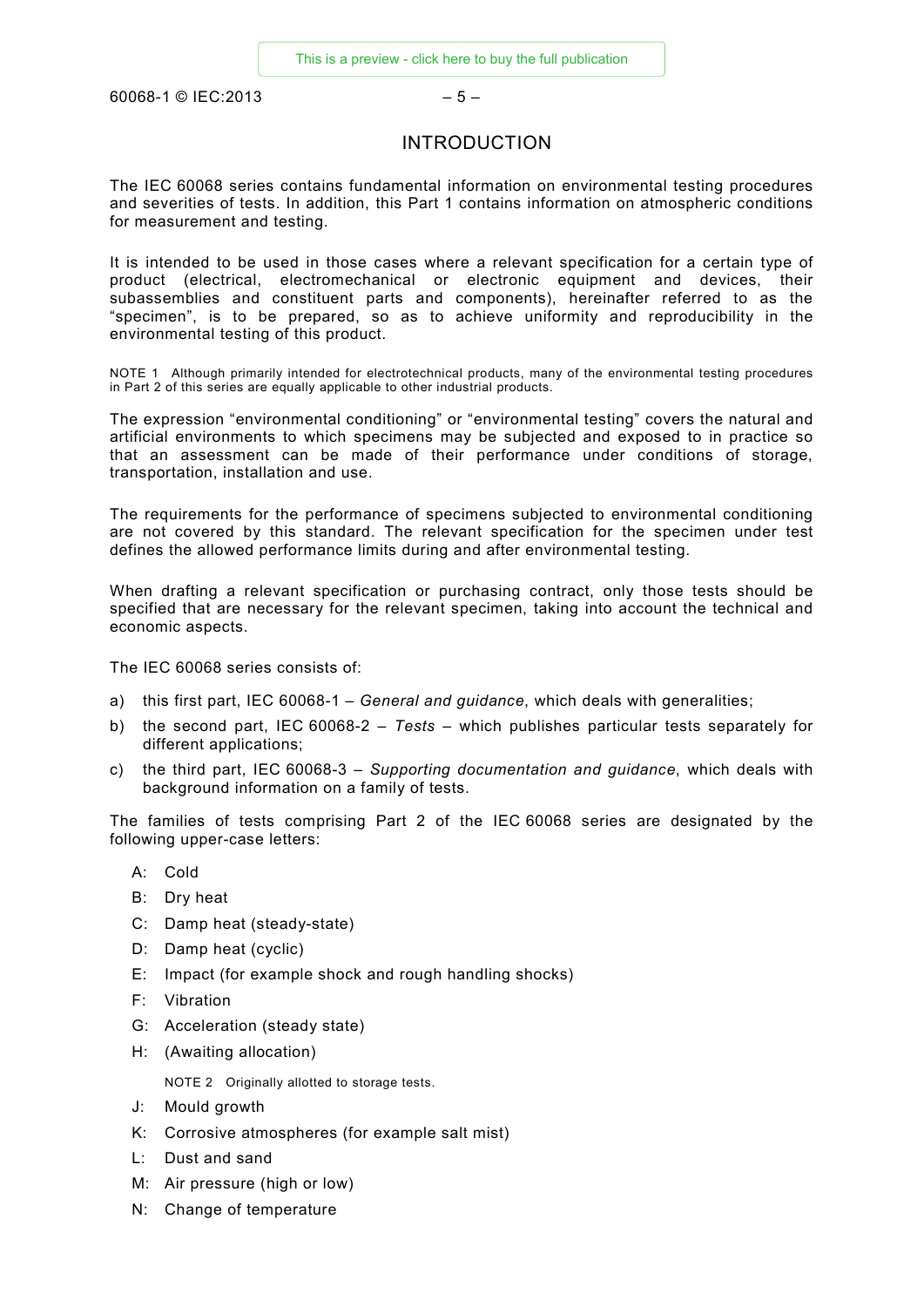$-6 -$  60068-1 © IEC:2013

P: (Awaiting allocation)

NOTE 3 Originally allotted to "flammability".

- Q: Sealing (including panel sealing, container sealing and protection against ingress and leakage of fluid)
- R: Water (for example rain, dripping water)
- S: Radiation (for example solar, but excluding electromagnetic)
- T: Soldering (including resistance to heat from soldering)
- U: Robustness of terminations (of components)
- V: (Awaiting allocation)

NOTE 4 Originally allocated to "acoustic noise" but "vibration, acoustically induced" will now be Test Fg, one of the "vibration" family of tests.

- W: (Awaiting allocation)
- Y: (Awaiting allocation)

The letter X is used as a prefix together with a second lower-case letter providing for extension of the list of families of tests, e.g. Test Xa: Immersion in cleaning solvents. The letter Z is used to denote combined tests and composite tests as follows: Z is followed by a solidus (slash) and a group of lower-case letters relating to the combined or composite stresses, for example Test Z/am: Combined cold and low air pressure tests.

If appropriate, a test may be designated as "primarily intended for components" or "primarily intended for equipment".

To provide for future expansion within a family of tests and to maintain consistency of presentation, each family of tests may be subdivided. The subdivisions are identified by the addition of a (lower-case) second letter, for example:

- U: Robustness of terminations and integral mounting devices
- Test Ua: Subdivided as Test Ua<sub>1</sub>: Tensile; and Test Ua<sub>2</sub>: Thrust
- Test Ub: Bending
- Test Uc: Torsion
- Test Ud: Torque

This subdivision is made even though only one test is published and no further tests are immediately contemplated in the relevant family.

In order to avoid confusion with numbers, the letters i, I, o and O are not used.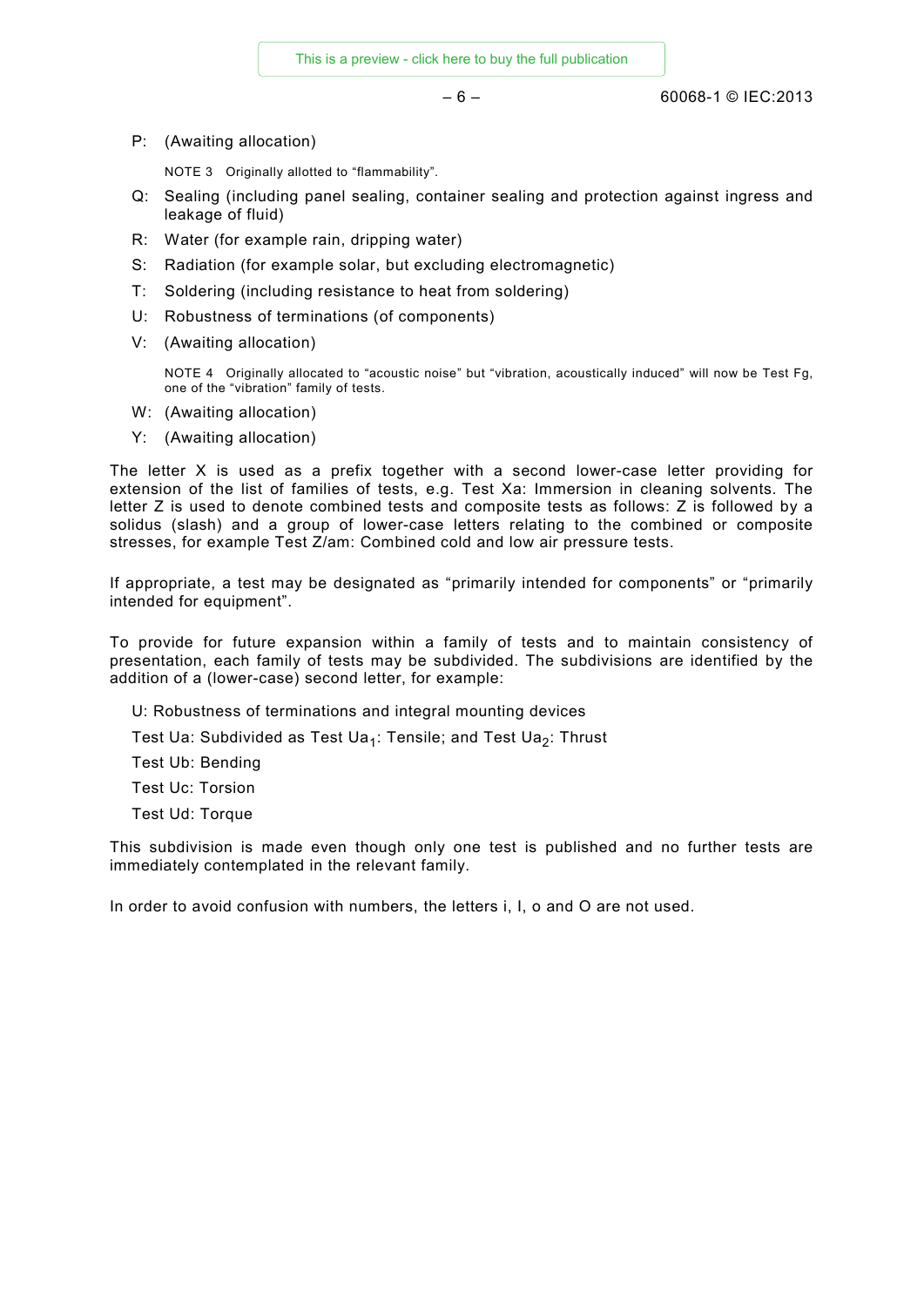60068-1 © IEC:2013 – 7 –

# **ENVIRONMENTAL TESTING –**

# **Part 1: General and guidance**

#### **1 Scope**

The IEC 60068 series includes a series of methods for environmental testing along with their appropriate severities, and prescribes various atmospheric conditions for measurements and tests designed to assess the ability of specimens to perform under expected conditions of transportation, storage and all aspects of operational use.

Although primarily intended for electrotechnical products, this standard is not restricted to them and may be used in other fields where desired.

Other methods of environmental testing, specific to the individual types of specimen, may be included in the relevant specifications.

The framework of environmental test tailoring process is given in order to assist the production of test specifications with appropriate tests and test severities.

The IEC 60068 series provides a series of uniform and reproducible environmental, climatic, dynamic and combined tests, performed and measured under standard atmospheric conditions, for those preparing specifications and those engaged in the testing of products.

These test methods are based upon available international engineering experience and judgement and are primarily designed to provide information on the following properties of specimens:

- a) the ability to operate within specified limits of temperature, pressure, humidity, mechanical stress or other environmental conditions and combinations of these conditions;
- b) the ability to withstand conditions of transportation, storage and installation.

NOTE 1 The IEC 60721 series provides a system for classification of environmental conditions and gives relevant definitions.

The tests in this standard permit the comparison of the performance of sample products. To assess the quality or useful life of a given production lot, the test methods should be applied in accordance with a suitable sampling plan and may be supplemented by appropriate additional tests, if necessary.

NOTE 2 ISO defines "quality" as the degree to which a set of inherent characteristics fulfils requirements..

NOTE 3 "Useful life": under given conditions, the time interval beginning, at a given instant of time, and ending when the failure intensity becomes unacceptable or when the item is considered unrepairable as a result of a fault.

To provide tests appropriate to the different intensities of an environmental condition, some of the test procedures have a number of degrees of severity. These different degrees of severity are obtained by varying the time, temperature, air pressure or some other determining factor, separately or in combination.

As the tests and their degrees of severity should be based on real environmental conditions that a particular specimen might encounter, the framework and the necessary phases for the environmental test tailoring process are provided. The test tailoring process may be used to produce the required relevant test specification for the particular specimen.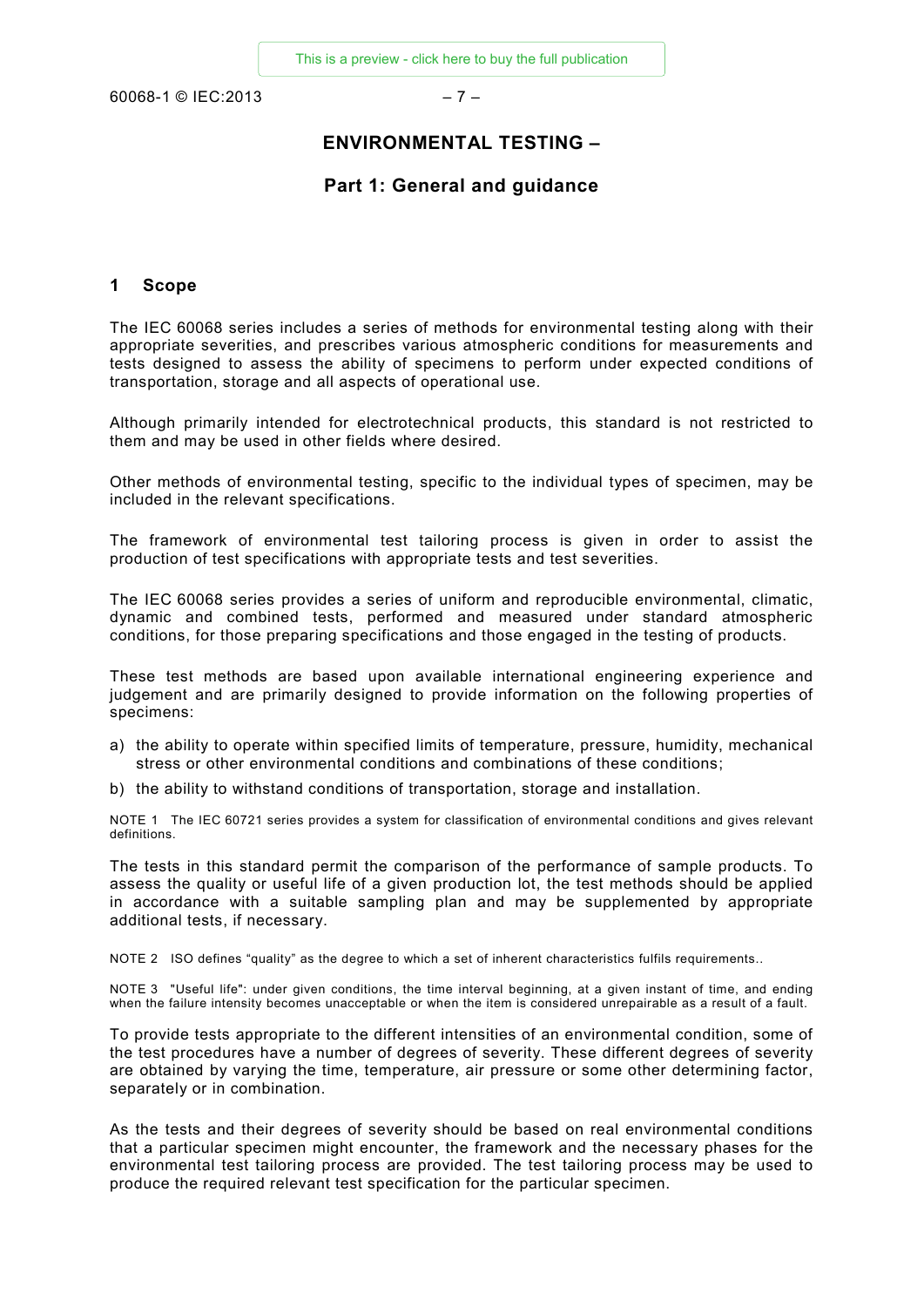# **2 Normative references**

The following documents, in whole or in part, are normatively referenced in this document and are indispensable for its application. For dated references, only the edition cited applies. For undated references, the latest edition of the referenced document (including any amendments) applies.

IEC 60068-2 (all parts), *Environmental testing – Tests*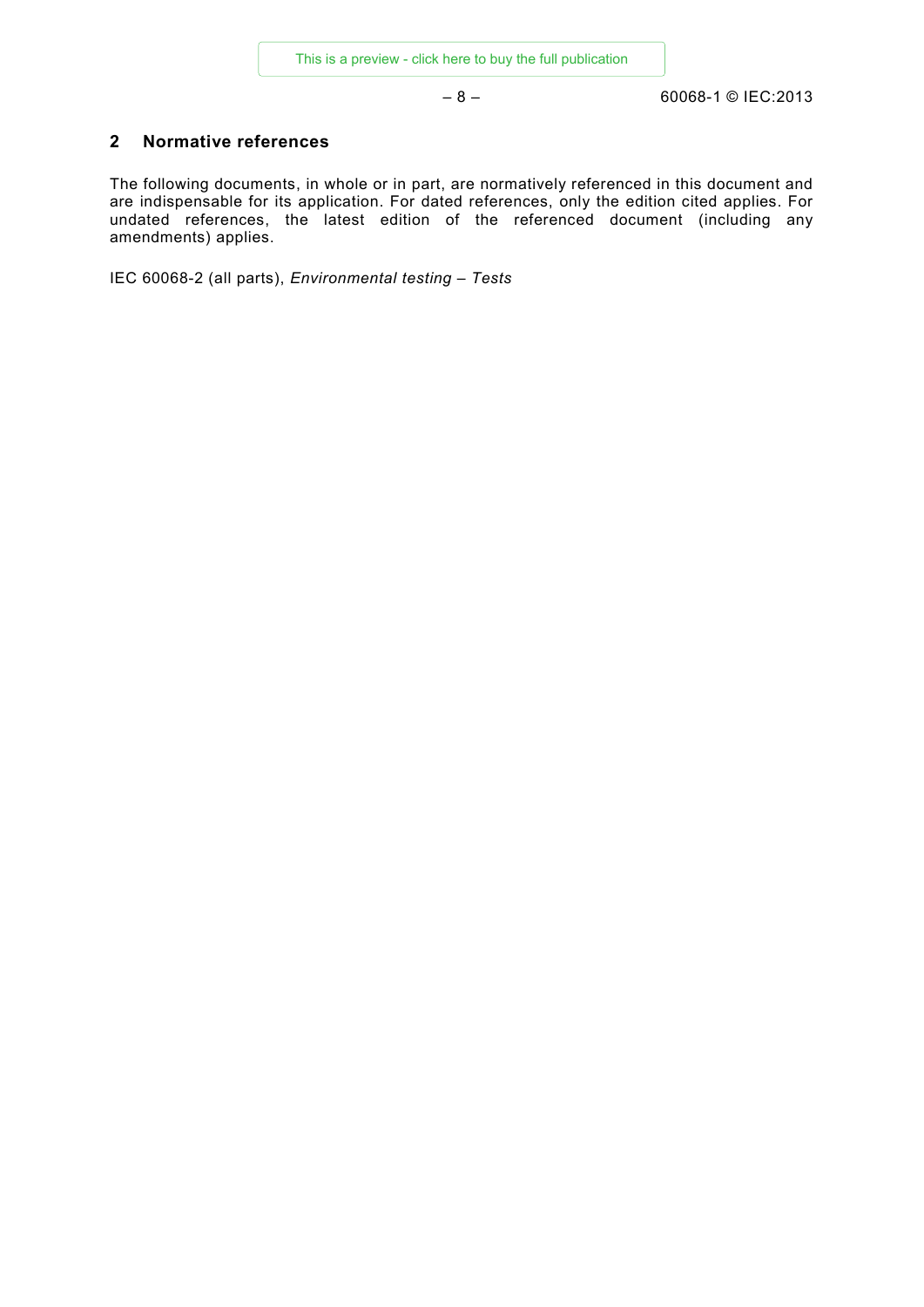# SOMMAIRE

| 1              |                                                                               |                                                                                       |  |  |  |  |
|----------------|-------------------------------------------------------------------------------|---------------------------------------------------------------------------------------|--|--|--|--|
| $\overline{2}$ |                                                                               |                                                                                       |  |  |  |  |
| 3              |                                                                               |                                                                                       |  |  |  |  |
| 4              |                                                                               |                                                                                       |  |  |  |  |
|                | 4.1                                                                           |                                                                                       |  |  |  |  |
|                | Conditions atmosphériques normales pour les mesures d'arbitrage et les<br>4.2 |                                                                                       |  |  |  |  |
|                | 4.3                                                                           | Conditions atmosphériques normales pour les mesures et les essais 43                  |  |  |  |  |
|                | 4.4                                                                           |                                                                                       |  |  |  |  |
|                |                                                                               | 4.4.1                                                                                 |  |  |  |  |
|                |                                                                               | 4.4.2                                                                                 |  |  |  |  |
|                |                                                                               | 4.4.3                                                                                 |  |  |  |  |
|                | 4.5                                                                           |                                                                                       |  |  |  |  |
| 5              |                                                                               |                                                                                       |  |  |  |  |
| 6              |                                                                               |                                                                                       |  |  |  |  |
| 7              |                                                                               |                                                                                       |  |  |  |  |
| 8              |                                                                               |                                                                                       |  |  |  |  |
| 9              |                                                                               |                                                                                       |  |  |  |  |
|                | 9.1                                                                           |                                                                                       |  |  |  |  |
|                | 9.2                                                                           | Grandeur exprimée comme une valeur nominale avec une tolérance46                      |  |  |  |  |
|                | 9.3                                                                           |                                                                                       |  |  |  |  |
|                |                                                                               |                                                                                       |  |  |  |  |
|                |                                                                               |                                                                                       |  |  |  |  |
|                |                                                                               |                                                                                       |  |  |  |  |
|                |                                                                               |                                                                                       |  |  |  |  |
|                |                                                                               |                                                                                       |  |  |  |  |
|                |                                                                               | Tableau 1 – Conditions atmosphériques normales pour les mesures d'arbitrage et les    |  |  |  |  |
|                |                                                                               | Tableau 2 - Conditions atmosphériques normales pour les mesures et les essais 43      |  |  |  |  |
|                |                                                                               |                                                                                       |  |  |  |  |
|                |                                                                               | Tableau B.1 – Choix des essais en fonction des objectifs et des applications 53       |  |  |  |  |
|                |                                                                               |                                                                                       |  |  |  |  |
|                |                                                                               | Tableau B.3 - Effets principaux des agents d'environnement pris isolément 55          |  |  |  |  |
|                |                                                                               | Tableau C.1 - Processus d'adaptation des essais avec flux d'informations et activités |  |  |  |  |
|                |                                                                               |                                                                                       |  |  |  |  |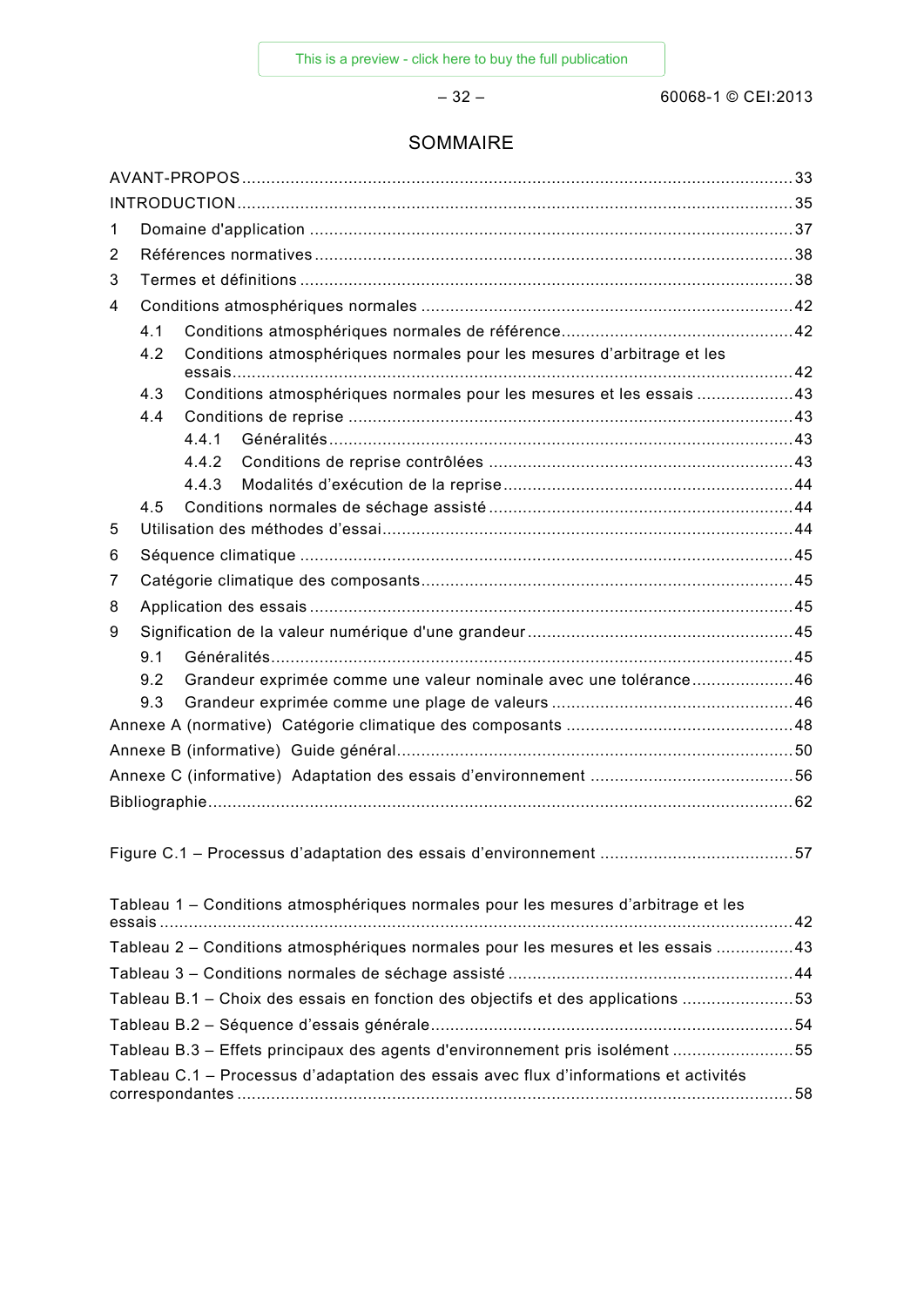60068-1 © CEI:2013 – 33 –

# COMMISSION ÉLECTROTECHNIQUE INTERNATIONALE  $\overline{\phantom{a}}$

#### **ESSAIS D'ENVIRONNEMENT –**

# **Partie 1: Généralités et lignes directrices**

# AVANT-PROPOS

- 1) La Commission Electrotechnique Internationale (CEI) est une organisation mondiale de normalisation composée de l'ensemble des comités électrotechniques nationaux (Comités nationaux de la CEI). La CEI a pour objet de favoriser la coopération internationale pour toutes les questions de normalisation dans les domaines de l'électricité et de l'électronique. A cet effet, la CEI – entre autres activités – publie des Normes internationales, des Spécifications techniques, des Rapports techniques, des Spécifications accessibles au public (PAS) et des Guides (ci-après dénommés "Publication(s) de la CEI"). Leur élaboration est confiée à des comités d'études, aux travaux desquels tout Comité national intéressé par le sujet traité peut participer. Les organisations internationales, gouvernementales et non gouvernementales, en liaison avec la CEI, participent également aux travaux. La CEI collabore étroitement avec l'Organisation Internationale de Normalisation (ISO), selon des conditions fixées par accord entre les deux organisations.
- 2) Les décisions ou accords officiels de la CEI concernant les questions techniques représentent, dans la mesure du possible, un accord international sur les sujets étudiés, étant donné que les Comités nationaux de la CEI intéressés sont représentés dans chaque comité d'études.
- 3) Les Publications de la CEI se présentent sous la forme de recommandations internationales et sont agréées comme telles par les Comités nationaux de la CEI. Tous les efforts raisonnables sont entrepris afin que la CEI s'assure de l'exactitude du contenu technique de ses publications; la CEI ne peut pas être tenue responsable de l'éventuelle mauvaise utilisation ou interprétation qui en est faite par un quelconque utilisateur final.
- 4) Dans le but d'encourager l'uniformité internationale, les Comités nationaux de la CEI s'engagent, dans toute la mesure possible, à appliquer de façon transparente les Publications de la CEI dans leurs publications nationales et régionales. Toutes divergences entre toutes Publications de la CEI et toutes publications nationales ou régionales correspondantes doivent être indiquées en termes clairs dans ces dernières.
- 5) La CEI elle-même ne fournit aucune attestation de conformité. Des organismes de certification indépendants fournissent des services d'évaluation de conformité et, dans certains secteurs, accèdent aux marques de conformité de la CEI. La CEI n'est responsable d'aucun des services effectués par les organismes de certification indépendants.
- 6) Tous les utilisateurs doivent s'assurer qu'ils sont en possession de la dernière édition de cette publication.
- 7) Aucune responsabilité ne doit être imputée à la CEI, à ses administrateurs, employés, auxiliaires ou mandataires, y compris ses experts particuliers et les membres de ses comités d'études et des Comités nationaux de la CEI, pour tout préjudice causé en cas de dommages corporels et matériels, ou de tout autre dommage de quelque nature que ce soit, directe ou indirecte, ou pour supporter les coûts (y compris les frais de justice) et les dépenses découlant de la publication ou de l'utilisation de cette Publication de la CEI ou de toute autre Publication de la CEI, ou au crédit qui lui est accordé.
- 8) L'attention est attirée sur les références normatives citées dans cette publication. L'utilisation de publications référencées est obligatoire pour une application correcte de la présente publication.
- 9) L'attention est attirée sur le fait que certains des éléments de la présente Publication de la CEI peuvent faire l'objet de droits de brevet. La CEI ne saurait être tenue pour responsable de ne pas avoir identifié de tels droits de brevets et de ne pas avoir signalé leur existence.

La Norme internationale CEI 60068-1 a été établie par le comité d'études 104 de la CEI: Conditions, classification et essais d'environnement.

Cette septième édition annule et remplace la sixième édition, publiée en 1988, et constitue une révision technique.

Cette édition inclut les modifications techniques majeures suivantes par rapport à l'édition précédente:

- une liste de références normatives mise à jour;
- une indication des annexes normatives et informatives;
- Une nouvelle Annexe informative Annexe C: *"Adaptation des essais d'environnement".*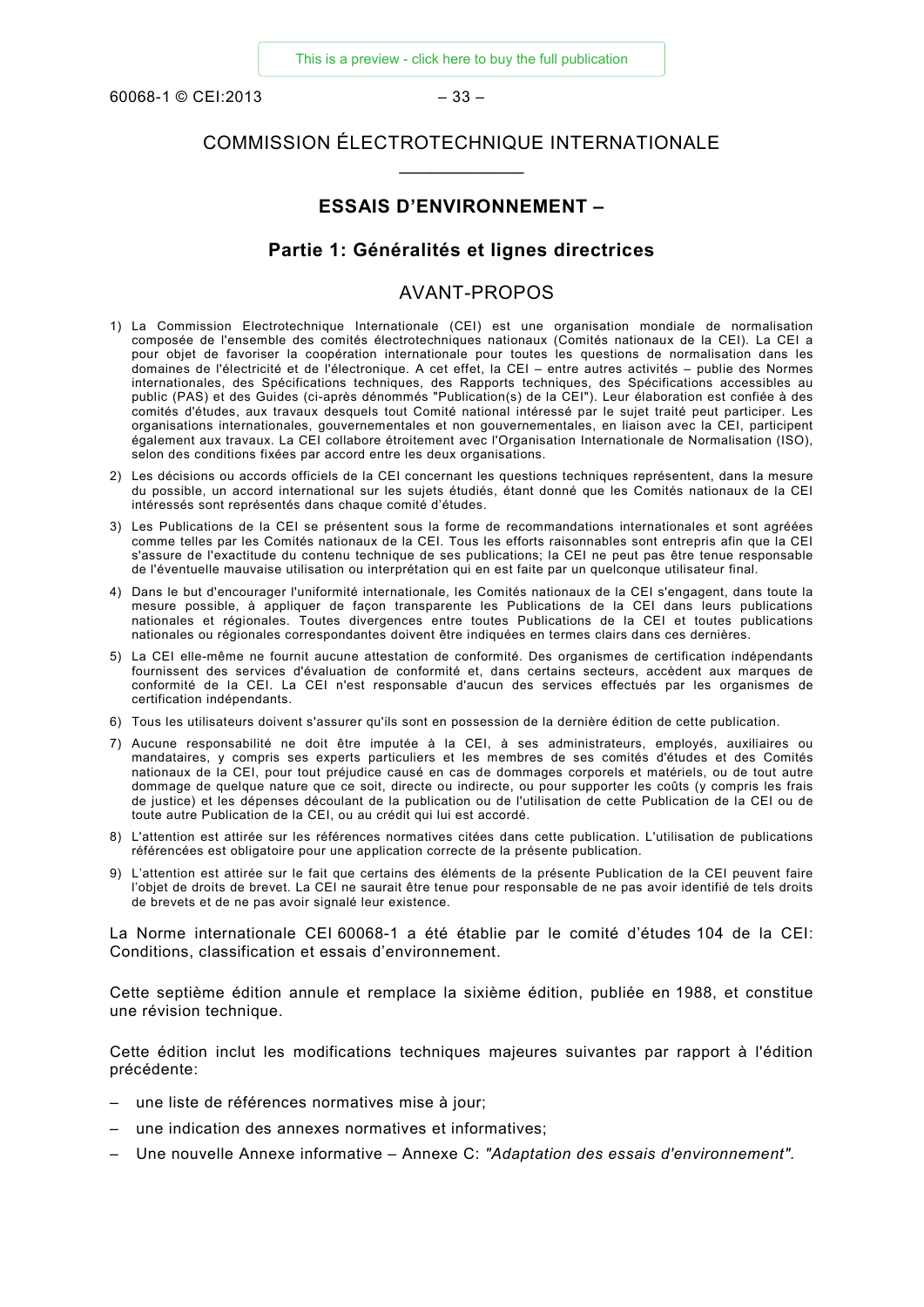$-34 - 60068 - 1 \circ \text{CE}$  : 2013

Le texte de cette norme est issu des documents suivants:

| <b>FDIS</b>  | Rapport de vote |
|--------------|-----------------|
| 104/618/FDIS | 104/627/RVD     |

Le rapport de vote indiqué dans le tableau ci-dessus donne toute information sur le vote ayant abouti à l'approbation de cette norme.

Cette publication a été rédigée selon les Directives ISO/CEI, Partie 2.

Une liste de toutes les parties de la série CEI 60068, publiées sous le titre général *Essais d'environnement,* peut être consultée sur le site web de la CEI.

Il convient d'utiliser la présente norme conjointement avec la spécification particulière qui définit les essais à effectuer, le degré de sévérité requis pour chacun d'entre eux, leur ordre d'exécution (le cas échéant) et les limites des caractéristiques admissibles.

Le comité a décidé que le contenu de cette publication ne sera pas modifié avant la date de stabilité indiquée sur le site web de la CEI sous "http://webstore.iec.ch" dans les données relatives à la publication recherchée. A cette date, la publication sera

- reconduite,
- supprimée,
- remplacée par une édition révisée, ou
- amendée.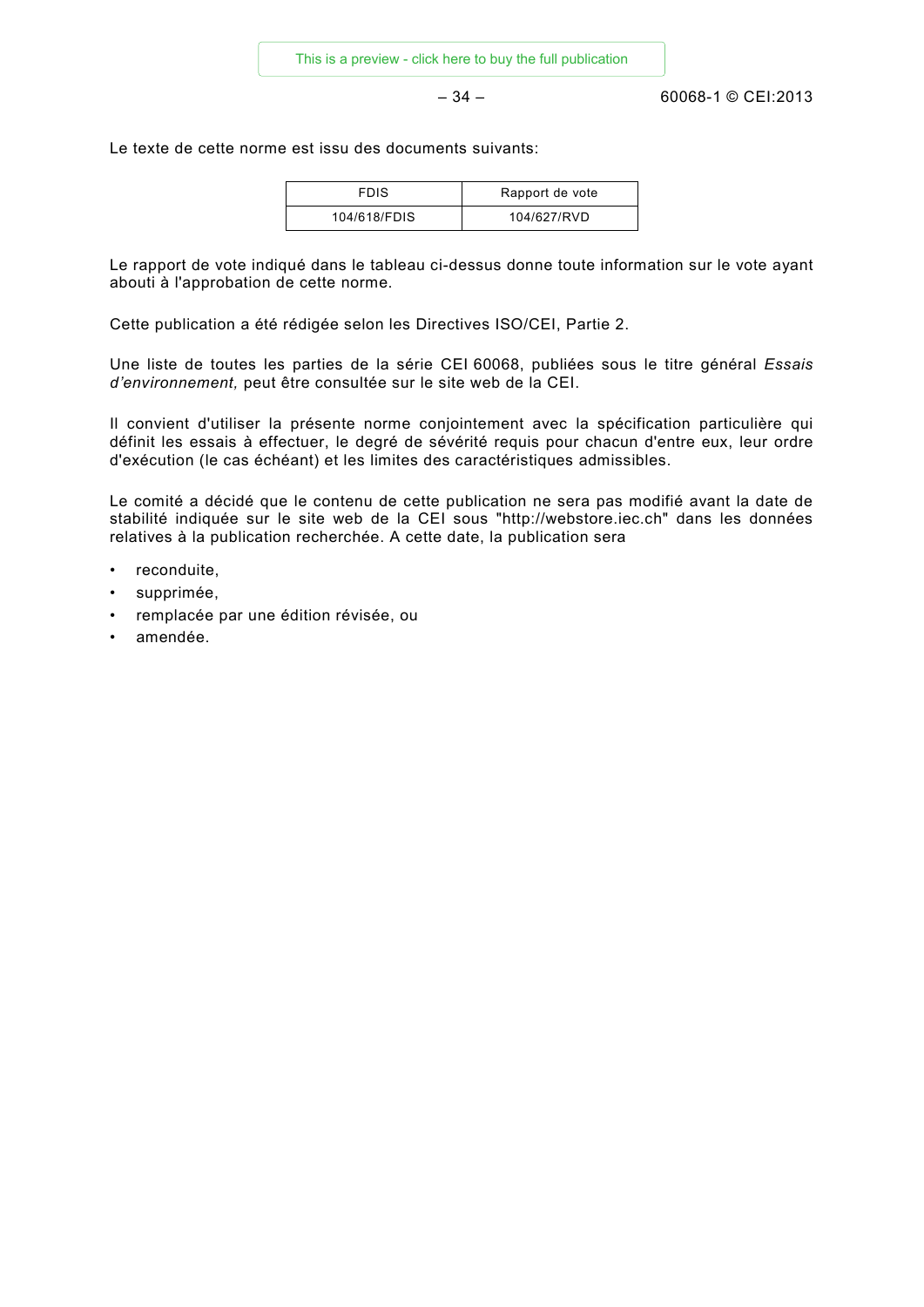$60068-1$  © CEI:2013 – 35

# INTRODUCTION

La série CEI 60068 contient les renseignements fondamentaux relatifs aux essais d'environnement et à leurs sévérités. De plus, cette Partie 1 contient des indications relatives aux conditions atmosphériques pour les mesures et les essais.

Elle est destinée à être utilisée dans les cas où une spécification particulière applicable à un type déterminé de produit (appareils et dispositifs électriques, électromécaniques ou électroniques, leurs sous-ensembles ainsi que leurs éléments constitutifs et composants), dénommé ci-après «spécimen», est à établir afin d'avoir l'assurance de l'uniformité et de la reproductibilité des méthodes d'essais d'environnement appliquées à ce produit.

NOTE 1 Bien qu'elles aient été initialement prévues pour être appliquées aux produits électrotechniques, un grand nombre des méthodes d'essais en environnement figurant dans la Partie 2 de la présente série sont également applicables à d'autres produits industriels.

L'expression «épreuve d'environnement» ou «essai d'environnement» recouvre les conditions d'environnement naturelles ou artificielles auxquelles les spécimens peuvent être soumis ou exposés dans la pratique de façon à pouvoir réaliser une évaluation de leurs performances dans les conditions de stockage, de transport, d'installation et d'utilisation.

Les exigences auxquelles les caractéristiques des spécimens soumis aux épreuves d'environnement ont à répondre ne sont pas du domaine de la présente norme. La spécification particulière du spécimen soumis à l'essai fournit les limites permises des caractéristiques pendant et après l'essai d'environnement.

Lors de l'établissement d'une spécification particulière ou d'un contrat d'achat, il convient de ne spécifier que les essais dont l'application est nécessaire au spécimen considéré en tenant compte des aspects techniques et économiques.

La série CEI 60068 comporte:

- a) la présente première partie, CEI 60068-1 *Généralités et lignes directrices*, qui traite des généralités;
- b) la deuxième partie, CEI 60068-2 <sup>−</sup> *Essais* qui publie sous forme de fascicules séparés les essais particuliers pour différentes applications;
- c) la troisième partie, CEI 60068-3 *Documentation d'accompagnement et guide*, qui donne les informations fondamentales relatives à une famille d'essais.

Les familles d'essais qui constituent la Partie 2 de la série CEI 60068 sont désignées par les lettres majuscules suivantes:

- A: Froid
- B: Chaleur sèche
- C: Chaleur humide (essai continu)
- D: Chaleur humide (essai cyclique).
- E: Impact (par exemple, chocs et chocs brutaux de manipulation)
- F: Vibrations.
- G: Accélération constante
- H: (En attente d'attribution)

NOTE 2 Prévu initialement pour les essais de stockage.

- J: Moisissures
- K: Atmosphères corrosives (par exemple, brouillard salin)
- L: Poussières et sable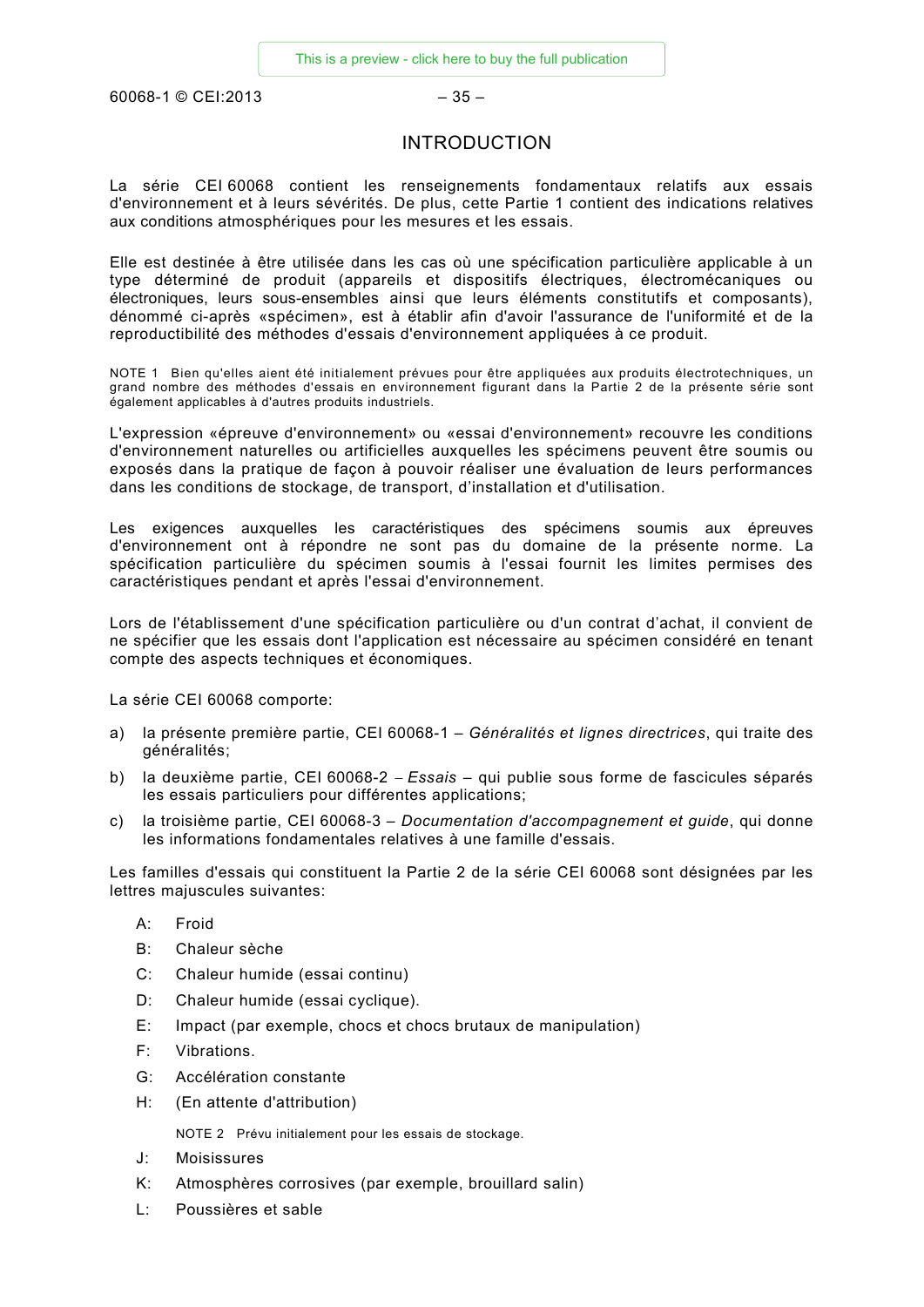$-36 - 60068-1$  © CEI:2013

- M: Pression atmosphérique (haute et basse)
- N: Variations de température
- P: (En attente d'attribution)

NOTE 3 Prévu initialement pour les essais d'''inflammabilité''.

- Q: Étanchéité (comprenant l'étanchéité des panneaux, des boîtiers et la protection contre les pénétrations et les fuites de fluides)
- R: Eau (par exemple, pluie, gouttes d'eau)
- S: Rayonnements (par exemple, solaire, mais à l'exclusion des rayonnements électromagnétiques)
- T: Soudage (comprenant la résistance à la chaleur de soudage)
- U: Robustesse des sorties (des composants)
- V: (En attente d'attribution)

NOTE 4 A l'origine, attribuée aux essais de «bruit acoustique», mais les «vibrations induites acoustiquement» feront l'objet de l'Essai Fg de la famille des essais de «vibrations».

- W: (En attente d'attribution)
- Y: (En attente d'attribution)

La lettre X est utilisée en tant que préfixe d'une seconde lettre minuscule pour permettre l'extension de la liste des familles d'essais, par exemple, l'Essai Xa: Immersion dans les solvants de nettoyage. La lettre Z est utilisée pour l'appellation des essais combinés et composites de la façon suivante: Z est suivi d'une barre oblique (slash) et d'un groupe de lettres minuscules relatives aux contraintes combinées ou composites, par exemple, Essai Z/am: Essai combiné de froid et de basse pression atmosphérique.

Un essai déterminé peut, s'il y a lieu, être désigné comme étant «destiné en premier lieu aux composants» ou «destiné en premier lieu aux matériels».

Afin de permettre des extensions à l'avenir, et pour conserver une présentation cohérente, chaque famille d'essais peut être subdivisée. Les subdivisions sont identifiées par l'adjonction d'une seconde lettre (minuscule), par exemple:

U: Robustesse des sorties et des dispositifs de fixation

Essai Ua: Subdivisé en essai Ua<sub>1</sub>: Traction; et essai Ua<sub>2</sub>: Poussée

Essai Ub: Pliage

- Essai Uc: Torsion
- Essai Ud: Couple

Cette subdivision est faite même si un seul essai est publié et si aucun autre essai n'est immédiatement envisagé dans la famille considérée.

Afin d'éviter toute confusion avec des chiffres, les lettres i, I, o et O ne sont pas utilisées.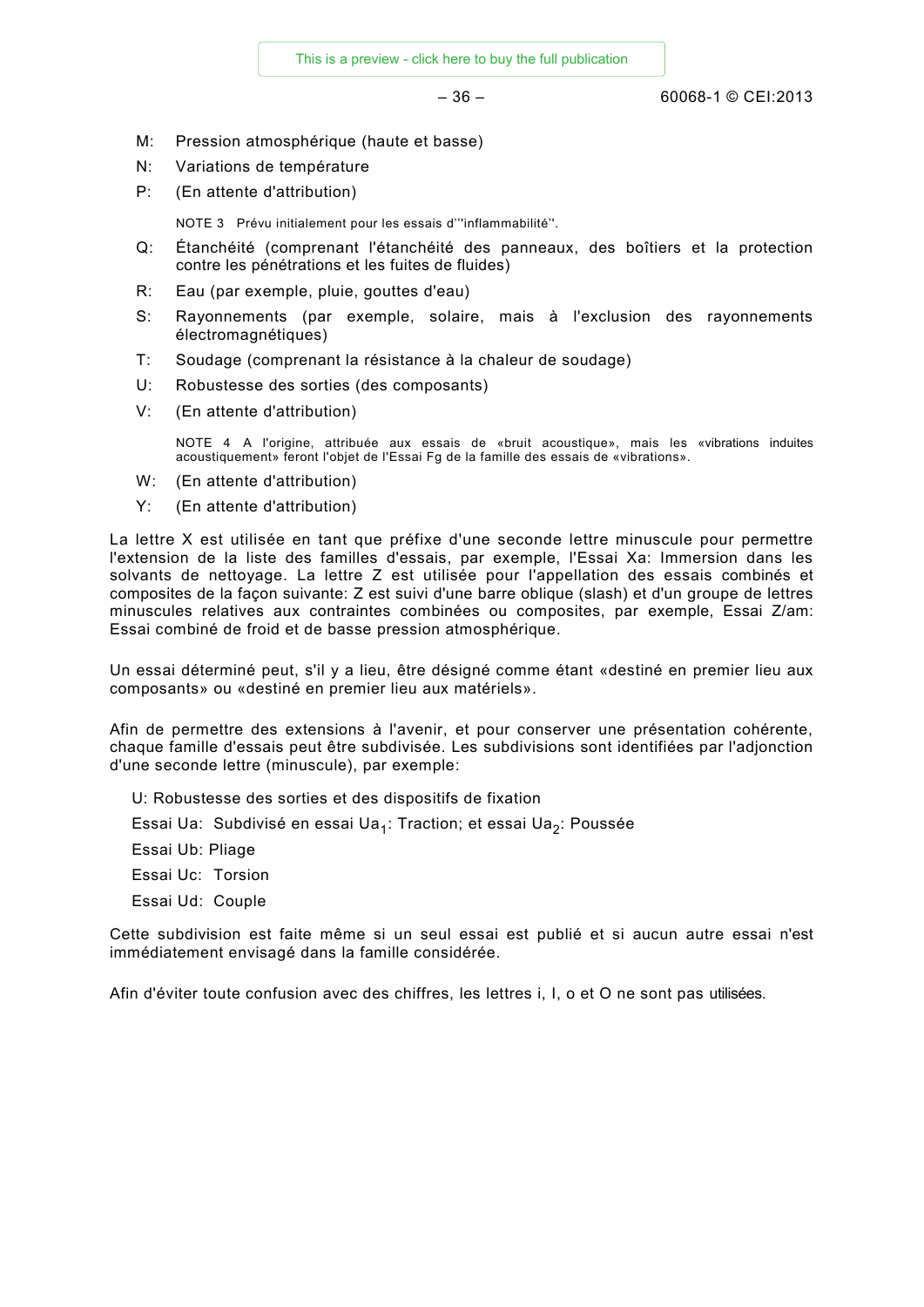60068-1 © CEI:2013 – 37 –

# **ESSAIS D'ENVIRONNEMENT –**

# **Partie 1: Généralités et lignes directrices**

#### **1 Domaine d'application**

La série CEI 60068 comporte une série de méthodes d'essais d'environnement et leurs sévérités appropriées et spécifie différentes conditions atmosphériques pour les mesures et les essais, conçues pour garantir l'aptitude de spécimens à être utilisés dans des conditions prévisibles de transport, de stockage et d'utilisation opérationnelle sous toutes ses formes.

Bien qu'elle soit destinée en premier lieu à des produits électrotechniques, la présente norme ne s'applique pas uniquement à ceux-ci et peut être utilisée dans d'autres domaines, si on le désire.

D'autres méthodes d'essais d'environnement, spécifiques à des types particuliers de spécimens, peuvent être incluses dans la spécification particulière correspondante.

Le cadre du processus d'adaptation des essais d'environnement est donné afin d'aider à l'établissement de spécifications d'essai proposant des essais et des sévérités appropriés.

La série CEI 60068 fournit aux rédacteurs de spécifications et aux personnes chargées des essais des produits, une série de méthodes d'essais d'environnement, climatiques, dynamiques et combinés qui soient uniformes et reproductibles dans les conditions atmosphériques normales de mesures et de réalisation.

Ces méthodes d'essai reposent sur l'expérience industrielle acquise et sur les avis disponibles au niveau international; elles sont établies en premier lieu pour fournir des renseignements sur les propriétés suivantes des spécimens:

- a) l'aptitude à fonctionner dans des limites spécifiées de température, de pression, d'humidité, de contraintes mécaniques ou d'autres conditions d'environnement et de combinaisons de ces conditions;
- b) l'aptitude à supporter les conditions de transport, de stockage et d'installation.

NOTE 1 La série CEI 60721 donne un système de classification des conditions d'environnement et les définitions afférentes.

Les essais contenus dans la présente norme permettent de comparer les caractéristiques d'échantillons de produits. Pour s'assurer de la qualité d'ensemble ou de la durée de vie utile d'un lot de production donné, il convient d'appliquer les méthodes d'essai au prélèvement résultant de l'application d'un plan d'échantillonnage convenable, et, si nécessaire, des essais supplémentaires appropriés peuvent y être ajoutés.

NOTE 2 L'ISO définit la «qualité» comme étant le degré auquel une série de caractéristiques inhérentes répond aux exigences établies.

NOTE 3 "Durée de vie utile": dans des conditions données, intervalle de temps commençant à un instant donné et se terminant lorsque l'intensité instantanée de défaillance devient inacceptable ou lorsque l'entité est considérée comme irréparable à la suite d'une panne

Pour avoir des essais appropriés aux différents niveaux de conditions d'environnement, certains de ces essais ont plusieurs degrés de sévérité. Ces différents degrés de sévérité sont obtenus en faisant varier la durée, la température, la pression atmosphérique ou d'autres facteurs déterminants, séparément ou en combinaison.